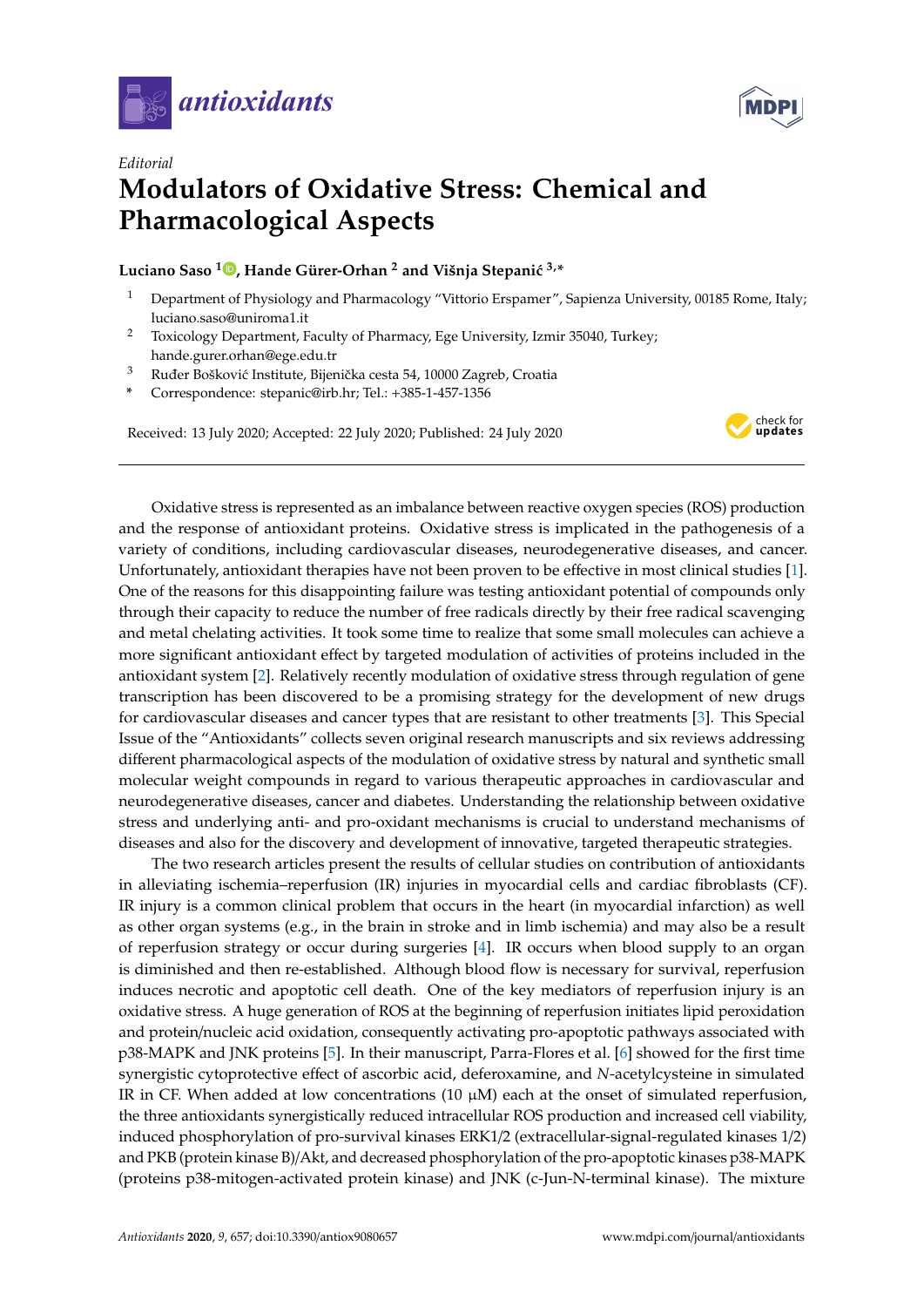also recovered the CF function associated with wound repair by restoring serum-induced migration, TGF-1-mediated differentiation of CF into CMF and angiotensin II-induced pro-collagen I synthesis. The three compounds have different mechanism of antioxidant activity and act at concentrations higher than 10 µM. However, in the mix, the oxidized form of ascorbate—dehydroascorbate, can be transformed back in the reduced form by intracellular glutathione (GSH) [\[7\]](#page-4-0) and the decreased intracellular concentration of GSH may be replenished by *N*-acetylcysteine which is a GSH precursor. Deferoxamine can chelate an excess of catalytic free iron which increases during ischemia and cardiac reperfusion from cell lysis, and in this way the production of OH radicals through the Fenton reaction is lowered, thus preventing the pro-oxidant interaction of iron with ascorbate [\[8\]](#page-4-1). In another study, Peserico et al. [\[9\]](#page-4-2) pointed to the repurposing of ezetimibe from a lipid-lowering compound to the antioxidant with diminishing effects of the oxidative stress induced by the simulated IR in the human monocyte-like cells THP-1 and cardiomyocytes [\[10\]](#page-4-3). Overnight pre-incubation of the cells with ezetimibe (50  $\mu$ M) reduced ROS formation, NF-kB activation and apoptosis, induced by simulated IR. Ezetimibe induced up-regulation of NRF2 (Nuclear factor erythroid 2-related factor 2)/ARE (antioxidant response element) signalling and the pro-survival UPR (unfolded protein response) pathway by up-regulation of the pro-survival activating transcription factor 6 (ATF6) and down-regulation of the pro-apoptotic CCAAT-enhancer-binding protein homologous protein (CHOP). In such a way, misfolded protein mass may be reduced and cells convert to a pro-survival state. The NRF2 activation was found to be dependent on AMPK phosphorylation.

Oxidative stress and depletion of intracellular antioxidants, together with a systemic inflammatory response and ultimately organ failure are characteristics of the sepsis [\[11\]](#page-4-4). Since organ dysfunction associated with sepsis is due, at least in part, to mitochondrial dysfunction and mitochondrial dysfunction is considered as main cause of oxidative stress in sepsis, antioxidants targeted to mitochondria have been considered as an efficient antioxidant protection in sepsis [\[12\]](#page-4-5). Minter et al. [\[13\]](#page-4-6) compared the positively charged antioxidant MitoVitE, which accumulates within mitochondria, with the membrane-bound α-tocopherol and water-soluble cytosolic Trolox with regard to their effects on oxidative stress, mitochondrial function and expression of key genes and proteins involved in the toll-like receptor (TLR)-2 and -4 inflammatory signalling pathways in the umbilical vein endothelial cell line HUVEC-C under conditions mimicking acute bacterial sepsis. Each of these three forms of vitamin E (5 µM each) was found to have similar reducing effects against induced oxidative stress and NFκB activation caused by exposure to lipopolysaccharide/peptidoglycan G. However, in difference to α-tocopherol and Trolox, MitoVitE had also widespread downregulatory effects on gene expression involved in TLR pathways, resulting in anti-inflammatory profile. Many of these downregulated genes have been shown to be upregulated in mononuclear cells from patients with sepsis.

Mitochondrial dysfunction and consequential oxidative stress are also connected with organ injuries caused by exposure to ionizing radiation in cancer therapy [\[14\]](#page-4-7). A serious limitation to radiation therapy for some cancers is the possibility of irradiating the liver and induced liver injury. When cells are exposed to radiation, the redox system begins producing free radicals a few hours after exposure, but with the potential to last for years and cause pathological long-term persistent liver responses to ionizing radiation, such as radiation-induced liver disease (RILD) [\[15\]](#page-4-8). It has been known that major mitochondrial deacetylase sirtuin 3 (SIRT3) contributes to the development of ionizing radiation-induced acute liver injury [\[16\]](#page-4-9). The results of the in vivo study conducted by LoBianco et al. [\[17\]](#page-4-10) show that loss of or decrease in SIRT3 levels could be an important factor contributing to a damage-permissive phenotype in murine liver long after exposure to ionising radiation. Their study on the two groups of Sirt3−/− and Sirt3+/+ male mice six months after their liver was exposed to 24 Gy radiation additionally suggested that superoxide radical anion-driven acute liver injury following radiation exposure appears to shift towards a peroxide-mediated long-term injury and is no longer limited to the mitochondria. On the other hand, there is a possibility to use radiation to stimulate cellular mechanisms and facilitate the removal of oxidative stress through the modulation of various signalling pathways in the presence of nonionizing light at a specific wavelength. In their review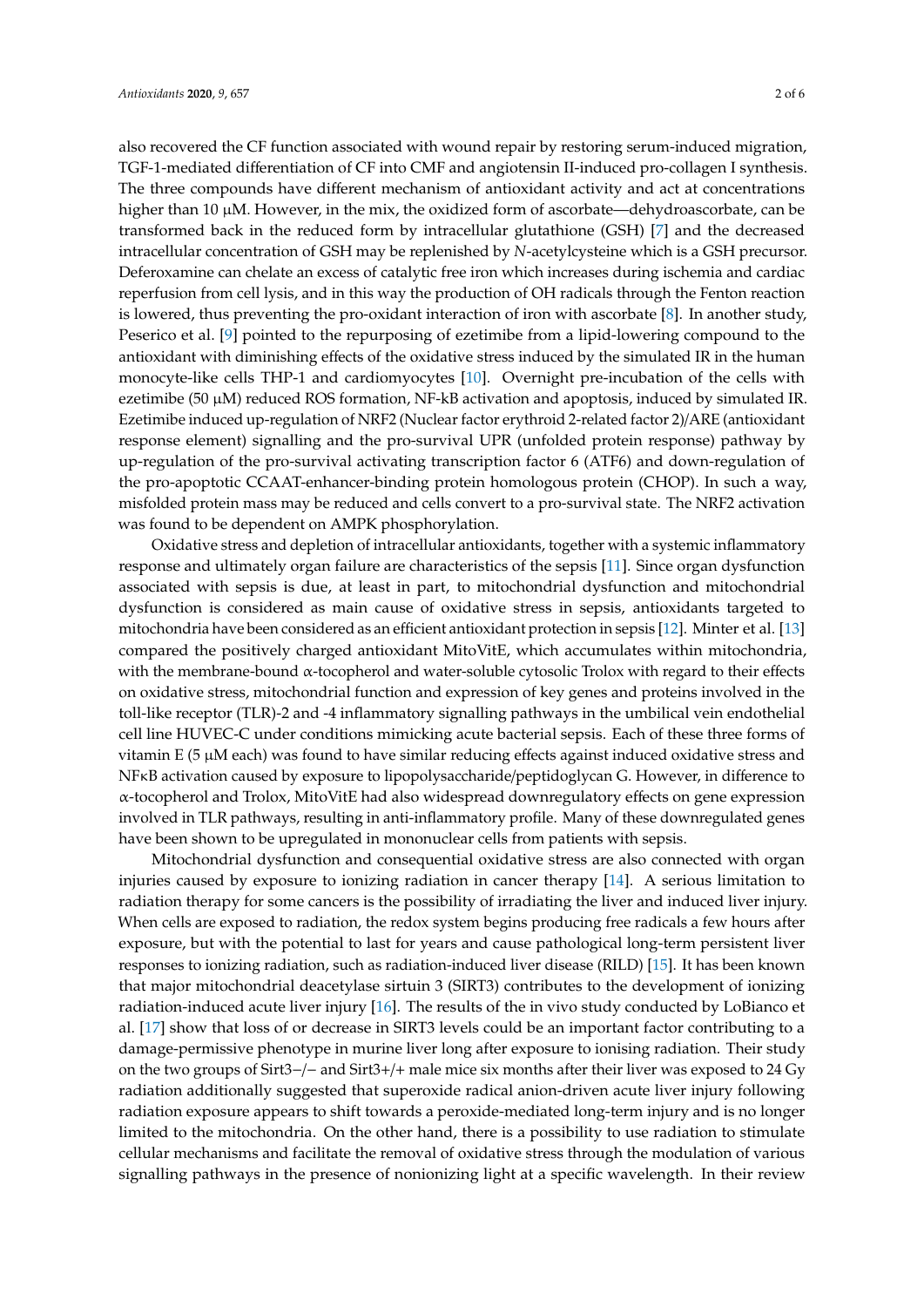article, Rajendran et al. [\[18\]](#page-4-11) described and discussed the effects of photobiomodulation on the progress of cancer, diabetes and wound healing through the crosstalk between ROS and the first discovered redox-regulated transcription factor, NF-кB (nuclear factor kappa-light-chain-enhancer of activated B cells).

A master regulator of cellular redox homeostasis is the transcription factor NRF2 [\[1](#page-3-0)[,3\]](#page-3-2). NRF2 is a regulator of the transactivation of over 500 cytoprotective genes, many of which are included in the antioxidant defence against intracellular ROS increase. The major signalling pathway that regulates oxidative stress is NRF2–KEAP1 (Kelch-like ECH-associated protein 1). Panieri et al. [\[19\]](#page-4-12) reviewed the activation mechanisms and the therapeutic modulation of NRF2 within the specific biological context. In the early stages of carcinogenesis, pharmacological induction of the NRF2 pathway might be chemopreventive. The NRF2 inducers protect normal cells from carcinogen effects by reducing the risk of cancer initiation and development in normal cells by ROS scavenging, decreasing DNA damage and preventing genomic instability. However, in advanced stages of cancer, the adverse effects of the NRF2 induction might occur due to the development of therapy resistance [\[20\]](#page-4-13). Over-activation of the NRF2–KEAP1 pathway in many tumours has been found to promote cancer growth and survival, metastasis formation and therapy resistance. Sustained NRF2 activation in cancer cells lead to metabolic changes that frequently develop "NRF2 addiction" [\[21\]](#page-4-14). Panieri et al. pointed to disruption of NRF2 signalling in cancer cells by using NRF2 inhibitors as a promising therapeutic approach against NRF2-addicted cancers.

NRF2 activators have also been proposed as antioxidants in neurodegenerative and neuropsychiatric disorders (Alzheimer's disease, Parkinson's disease, Huntington's disease, autism, schizophrenia, and depression) to counteract the increase in oxidative stress and inflammation. Alvarez-Arellano et al. [\[22\]](#page-4-15) made an overview of the role of inflammation and oxidative stress in attention-deficit/hyperactivity disorder (ADHD). The amelioration of inflammation and oxidative stress by natural antioxidants sulforaphane, *N*-acetylcysteine and omega-3 fatty acids (docosahexaenoic acid (DHA) and eicosapentaenoic acid (EPA)) in potential adjuvant therapy of ADHD is described, and the observed effects of these antioxidants on the activation of the NRF2 pathway in neurodegenerative and neuropsychiatric disorders are summarized.

García-Guede et al. [\[23\]](#page-4-16) reviewed the effects of oxidative stress on the epigenetic machinery of DNA methylation, histone modifications and non-coding RNA, particularly microRNAs (miRNAs) and long non-coding RNAs (lncRNAs). The influence of these epigenetic modifications is extensively described in the case of the specific mechanisms for developing cisplatin resistance.

In the four studies reported in this Special Issue, the effects of food components on human health through modulation of oxidative status of the body cells are investigated. One of the irreplaceable food component necessary for maintaining health and preventing diseases for humans is ascorbic acid/vitamin C [\[24\]](#page-4-17). By employing untargeted mass spectrometry and metabolomics analysis of the C2C12 myoblast cells pre-treated with ascorbic acid (100  $\mu$ M), Magaña et al. [\[25\]](#page-4-18) suggested that co-supplementation of ascorbate with folic acid may activate the folate-mediated one-carbon cycle, thereby promoting the conversion of homocysteine into methionine while reducing cellular oxidative stress. The pre-treatment of the C2C12 myoblast causes a change in the concentration of tetrahydrofolate (THF) metabolites. Ascorbate appears to spare NAD(P)H and thus increases availability of reducing equivalents for the reductive steps from 10-formyl-THF to 5-methyl-THF via 5,10-methylene-THF. In agreement, an increase in the levels of methionine, whose formation from homocysteine is 5-methyl-THF dependent, and an increase in thymidine, whose formation from deoxyuridine monophosphate (dUMP) is dependent on 5,10-methylene-THF, were observed.

Castejón et al. [\[26\]](#page-4-19) made a comprehensive review of secoiridoid compounds of the olive tree (*Olea europaea* L. (Oleaceae)) in regard to the chemical, biosynthetic and pharmacological (including pharmacokinetic) aspects. They have tabulated and discussed the effects of the main olive phenolics, namely, oleuropein and its aglycon, oleocanthal and oleacein, which were observed recently in in vitro and in vivo studies in relation to the control and progression of different types of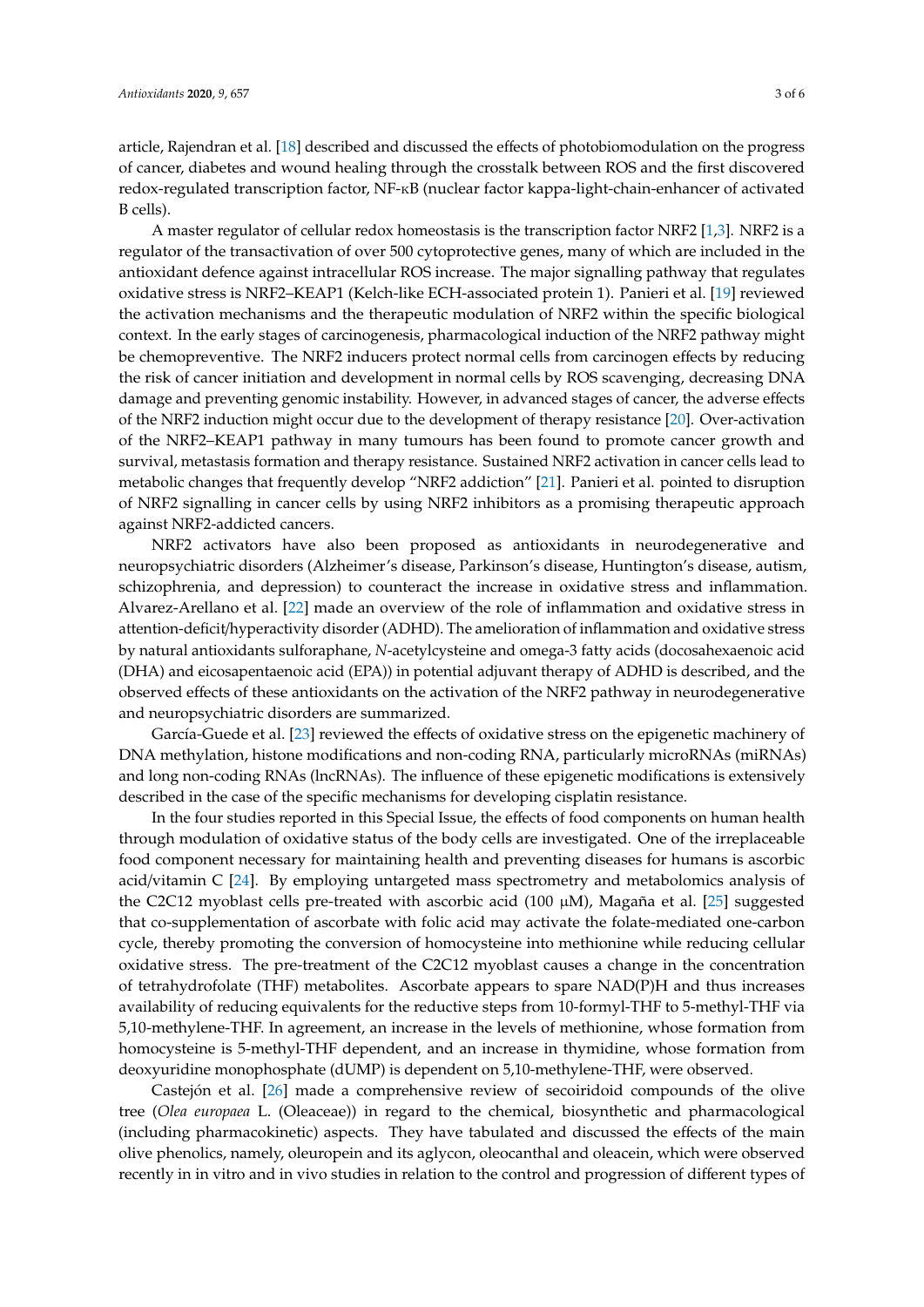cancer, cardiovascular diseases and neurodegeneration processes in autoimmune diseases, as well as their potential roles in anti-aging.

Overconsumption of some type of food has been associated with the induction of oxidative stress and consequentially the development of pathological transformations. In the review conducted by Cherkas et al. [\[27\]](#page-4-20), current epidemiological evidence and redox biology advancements are discussed with the purpose of defining the linkage between the observed disruptive metabolic effects, detrimental health consequences of chronic nutritional carbohydrate overload and the metabolic role of glucose in maintaining redox homeostasis. Glucose is the most important energy source and glycolysis is a main pathway for obtaining energy when glucose is abundant and redox conditions are favourable. The authors hypothesized that under extreme oxidative and toxic challenges, glucose provides stress resistance by the reduction of nicotinamide adenine dinucleotide phosphate NADP<sup>+</sup> to NADPH through its metabolism in the pentose phosphate pathway (PPP). The reduced form NADPH is needed for the reduction of oxidized glutathione and protein thiols, the synthesis of lipids and DNA as well as for xenobiotic detoxification, regulatory redox signalling and counteracting infections. In regard to this aspect, they discussed the role of glycogen stores in resistance to oxidative challenges.

The important approach to study ageing and age-linked pathologies is to investigate sex dimorphism in the defence against metabolic stressors. In most mammals, females show lower incidence of some age-related pathologies linked with oxidative stress conditions, and this sex difference disappears after menopause, which led to the conclusion that this protection is attributed to the effect of sex hormones [\[28\]](#page-5-0). By conducting in vivo experiments on Sirt3 wild-type (WT) and knockout (KO) mice of both sexes fed with a standard or high-fat diet (HFD) for ten weeks, Pinterić et al. [\[29\]](#page-5-1) found significant sex differences in male and female mice responses at the metabolic level, oxidant/antioxidant status, and liver mitochondrial parameters. Their study points towards a different role of SIRT3 in males and females under the conditions of nutritive stress. For example, the male-specific effects of an HFD include reduced SIRT3 expression in WT and alleviated lipid accumulation and reduced glucose uptake in KO mice.

The research articles and reviews collected in this Special Issue clearly contribute to further appreciation and enlightening of the underlying complexity of the investigation of chemical and pharmacological aspects of modulators of oxidative stress and the importance of studying the modulation of NRF2–KEAP1 and other relevant signalling pathways in order to develop effective drugs for diseases in which oxidative stress plays a significant etiopathogenetic role.

**Funding:** This research received no external funding.

**Conflicts of Interest:** The authors declare no conflict of interest.

## **References**

- <span id="page-3-0"></span>1. Saso, L.; Firuzi, O. Pharmacological Applications of Antioxidants: Lights and Shadows. *Curr. Drug Targets* **2014**, *15*, 1177–1199. [\[CrossRef\]](http://dx.doi.org/10.2174/1389450115666141024113925) [\[PubMed\]](http://www.ncbi.nlm.nih.gov/pubmed/25341421)
- <span id="page-3-1"></span>2. Stepanić, V.; Čipak Gašparović, A.; Gall Trošelj, K.; Amić, D.; Žarković, N. Selected Attributes of Polyphenols in Targeting Oxidative Stress in Cancer. *Curr. Top. Med. Chem.* **2015**, *15*, 496–509. [\[CrossRef\]](http://dx.doi.org/10.2174/1568026615666150209123100) [\[PubMed\]](http://www.ncbi.nlm.nih.gov/pubmed/25665579)
- <span id="page-3-2"></span>3. Telkoparan-Akillilar, P.; Suzen, S.; Saso, L. Pharmacological Applications of Nrf2 Inhibitors as Potential Antineoplastic Drugs. *Int. J. Mol. Sci.* **2019**, *20*, 2025. [\[CrossRef\]](http://dx.doi.org/10.3390/ijms20082025) [\[PubMed\]](http://www.ncbi.nlm.nih.gov/pubmed/31022969)
- <span id="page-3-3"></span>4. Eltzschig, H.; Eckle, T. Ischemia and Reperfusion- From Mechanism to Translation. *Nat. Med.* **2011**, *17*, 1391–1401. [\[CrossRef\]](http://dx.doi.org/10.1038/nm.2507)
- <span id="page-3-4"></span>5. Guo, W.; Liu, X.; Li, J.; Shen, Y.; Zhou, Z.; Wang, M.; Xie, Y.; Feng, X.; Wang, L.; Wu, X. Prdx1 Alleviates Cardiomyocyte Apoptosis Through ROS-activated MAPK Pathway During Myocardial Ischemia/Reperfusion Injury. *Int. J. Biol. Macromol.* **2018**, *112*, 608–615. [\[CrossRef\]](http://dx.doi.org/10.1016/j.ijbiomac.2018.02.009)
- <span id="page-3-5"></span>6. Parra-Flores, P.; Riquelme, J.A.; Valenzuela-Bustamante, P.; Leiva-Navarrete, S.; Vivar, R.; Cayupi-Vivanco, J.; Castro, E.; Espinoza-Pérez, C.; Ruz-Cortés, F.; Pedrozo, Z.; et al. The Association of Ascorbic Acid, Deferoxamine and N-Acetylcysteine Improves Cardiac Fibroblast Viability and Cellular Function Associated with Tissue Repair Damaged by Simulated Ischemia/Reperfusion. *Antioxidants* **2019**, *8*, 614. [\[CrossRef\]](http://dx.doi.org/10.3390/antiox8120614)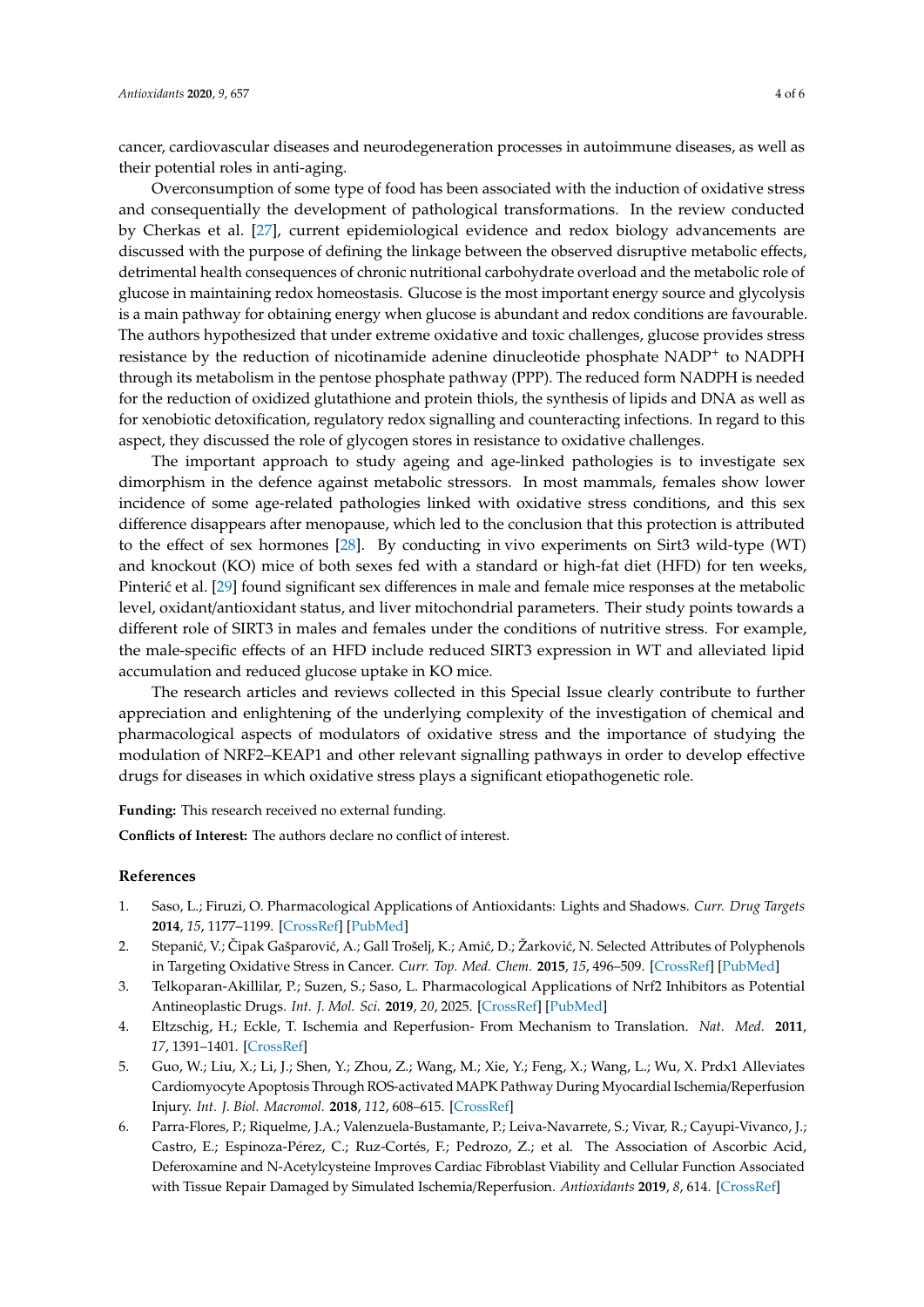- <span id="page-4-0"></span>7. May, J.M.; Qu, Z.C.; Neel, D.R.; Li, X. Recycling of Vitamin C from its Oxidized Forms by Human Endothelial Cells. *Biochim. Biophys. Acta (BBA)-Mol. Cell Res.* **2003**, *1640*, 153–161. [\[CrossRef\]](http://dx.doi.org/10.1016/S0167-4889(03)00043-0)
- <span id="page-4-1"></span>8. Levine, M.; Padayatty, S.J.; Espey, M.G. Vitamin C: A Concentration-Function Approach Yields Pharmacology and Therapeutic Discoveries. *Adv. Nutr.* **2011**, *2*, 78–88. [\[CrossRef\]](http://dx.doi.org/10.3945/an.110.000109)
- <span id="page-4-2"></span>9. Peserico, D.; Stranieri, C.; Garbin, U.; Mozzini C, C.; Danese, E.; Cominacini, L.; Fratta Pasini, A.M. Ezetimibe Prevents Ischemia/Reperfusion-Induced Oxidative Stress and Up-Regulates Nrf2/ARE and UPR Signaling Pathways. *Antioxidants* **2020**, *9*, 349. [\[CrossRef\]](http://dx.doi.org/10.3390/antiox9040349)
- <span id="page-4-3"></span>10. Jia, L.; Betters, J.L.; Yu, L. Niemann-pick C1-like1 (NPC1L1) Protein in Intestinal and Hepatic Cholesterol Transport. *Annu. Rev. Physiol.* **2011**, *73*, 239–259. [\[CrossRef\]](http://dx.doi.org/10.1146/annurev-physiol-012110-142233)
- <span id="page-4-4"></span>11. Singer, M.; Deutschman, C.S.; Seymour, C.W.; Shankar-Hari, M.; Annane, D.; Bauer, M.; Bellomo, R.; Bernard, G.R.; Chiche, J.D.; Coopersmith, C.M.; et al. The Third International Consensus Definitions for Sepsis and Septic Shock (Sepsis-3). *JAMA* **2016**, *315*, 801–810. [\[CrossRef\]](http://dx.doi.org/10.1001/jama.2016.0287) [\[PubMed\]](http://www.ncbi.nlm.nih.gov/pubmed/26903338)
- <span id="page-4-5"></span>12. Galley, H.F. Bench to Bedside Review: Targeting Antioxidants to Mitochondria in Sepsis. *Crit. Care* **2010**, *14*, 230. [\[CrossRef\]](http://dx.doi.org/10.1186/cc9098) [\[PubMed\]](http://www.ncbi.nlm.nih.gov/pubmed/20804578)
- <span id="page-4-6"></span>13. Minter, B.E.; Lowes, D.A.; Webster, N.R.; Galley, H.F. Differential Effects of MitoVitE, α-Tocopherol and Trolox on Oxidative Stress, Mitochondrial Function and Inflammatory Signalling Pathways in Endothelial Cells Cultured under Conditions Mimicking Sepsis. *Antioxidants* **2020**, *9*, 195. [\[CrossRef\]](http://dx.doi.org/10.3390/antiox9030195) [\[PubMed\]](http://www.ncbi.nlm.nih.gov/pubmed/32110961)
- <span id="page-4-8"></span><span id="page-4-7"></span>14. Siegel, R.L.; Miller, K.D.; Jemal, A. Cancer Statistics. *CA Cancer J. Clin.* **2020**, *70*, 7–30. [\[CrossRef\]](http://dx.doi.org/10.3322/caac.21590)
- 15. Guha, C.; Kavanagh, B.D. Hepatic Radiation Toxicity: Avoidance and Amelioration. *Semin. Radiat. Oncol.* **2011**, *21*, 256–263. [\[CrossRef\]](http://dx.doi.org/10.1016/j.semradonc.2011.05.003)
- <span id="page-4-9"></span>16. Tao, R.; Coleman, M.C.; Pennington, J.D.; Ozden, O.; Park, S.H.; Jiang, H.; Kim, H.S.; Flynn, C.R.; Hill, S.; McDonald, W.H.; et al. Sirt3-Mediated Deacetylation of Evolutionarily Conserved Lysine 122 Regulates MnSOD Activity in Response to Stress. *Mol. Cell* **2010**, *40*, 893–904. [\[CrossRef\]](http://dx.doi.org/10.1016/j.molcel.2010.12.013)
- <span id="page-4-10"></span>17. LoBianco, F.V.; Krager, K.J.; Carter, G.S.; Alam, S.; Yuan, Y.; Lavoie, E.G.; Dranoff, J.A.; Aykin-Burns, N. The Role of Sirtuin 3 in Radiation-Induced Long-Term Persistent Liver Injury. *Antioxidants* **2020**, *9*, 409. [\[CrossRef\]](http://dx.doi.org/10.3390/antiox9050409)
- <span id="page-4-11"></span>18. Kumar Rajendran, N.; George, B.P.; Chandran, R.; Tynga, I.M.; Houreld, N.; Abrahamse, H. The Influence of Light on Reactive Oxygen Species and NF-кB in Disease Progression. *Antioxidants* **2019**, *8*, 640. [\[CrossRef\]](http://dx.doi.org/10.3390/antiox8120640)
- <span id="page-4-12"></span>19. Panieri, E.; Buha, A.; Telkoparan-Akillilar, P.; Cevik, D.; Kouretas, D.; Veskoukis, A.; Skaperda, Z.; Tsatsakis, A.; Wallace, D.; Suzen, S.; et al. Potential Applications of NRF2 Modulators in Cancer Therapy. *Antioxidants* **2020**, *9*, 193. [\[CrossRef\]](http://dx.doi.org/10.3390/antiox9030193)
- <span id="page-4-13"></span>20. Milković, L.; Siems, W.; Siems, R.; Zarković, N. Oxidative Stress and Antioxidants in Carcinogenesis and Integrative Therapy of Cancer. *Curr. Pharm. Des.* **2014**, *20*, 6529–6542. [\[CrossRef\]](http://dx.doi.org/10.2174/1381612820666140826152822)
- <span id="page-4-14"></span>21. Kitamura, H.; Motohashi, H. NRF2 Addiction in Cancer Cells. *Cancer Sci.* **2018**, *109*, 900–911. [\[CrossRef\]](http://dx.doi.org/10.1111/cas.13537) [\[PubMed\]](http://www.ncbi.nlm.nih.gov/pubmed/29450944)
- <span id="page-4-15"></span>22. Alvarez-Arellano, L.; González-García, N.; Salazar-García, M.; Corona, J.C. Antioxidants as a Potential Target against Inflammation and Oxidative Stress in Attention-Deficit/Hyperactivity Disorder. *Antioxidants* **2020**, *9*, 176. [\[CrossRef\]](http://dx.doi.org/10.3390/antiox9020176) [\[PubMed\]](http://www.ncbi.nlm.nih.gov/pubmed/32098021)
- <span id="page-4-16"></span>23. García-Guede, Á.; Vera, O.; Ibáñez-de-Caceres, I. When Oxidative Stress Meets Epigenetics: Implications in Cancer Development. *Antioxidants* **2020**, *9*, 468. [\[CrossRef\]](http://dx.doi.org/10.3390/antiox9060468) [\[PubMed\]](http://www.ncbi.nlm.nih.gov/pubmed/32492865)
- <span id="page-4-17"></span>24. Higdon, J.V.; Frei, B. *Vitamin C: An Introduction, in the Antioxidant Vitamins C and E*; Packer, L., Traber, M.G., Kraemer, K., Frei, B., Eds.; AOAC Press: Champaign, IL, USA, 2002; pp. 11–16.
- <span id="page-4-18"></span>25. Alcazar Magana, A.; Reed, R.L.; Koluda, R.; Miranda, C.L.; Maier, C.S.; Stevens, J.F. Vitamin C Activates the Folate-Mediated One-Carbon Cycle in C2C12 Myoblasts. *Antioxidants* **2020**, *9*, 217. [\[CrossRef\]](http://dx.doi.org/10.3390/antiox9030217) [\[PubMed\]](http://www.ncbi.nlm.nih.gov/pubmed/32150984)
- <span id="page-4-19"></span>26. Castejón, M.L.; Montoya, T.; Alarcón-de-la-Lastra, C.; Sánchez-Hidalgo, M. Potential Protective Role Exerted by Secoiridoids from Olea europaea L. in Cancer, Cardiovascular, Neurodegenerative, Aging-Related, and Immunoinflammatory Diseases. *Antioxidants* **2020**, *9*, 149. [\[CrossRef\]](http://dx.doi.org/10.3390/antiox9020149)
- <span id="page-4-20"></span>27. Cherkas, A.; Holota, S.; Mdzinarashvili, T.; Gabbianelli, R.; Zarkovic, N. Glucose as a Major Antioxidant: When, What for and Why It Fails? *Antioxidants* **2020**, *9*, 140. [\[CrossRef\]](http://dx.doi.org/10.3390/antiox9020140)